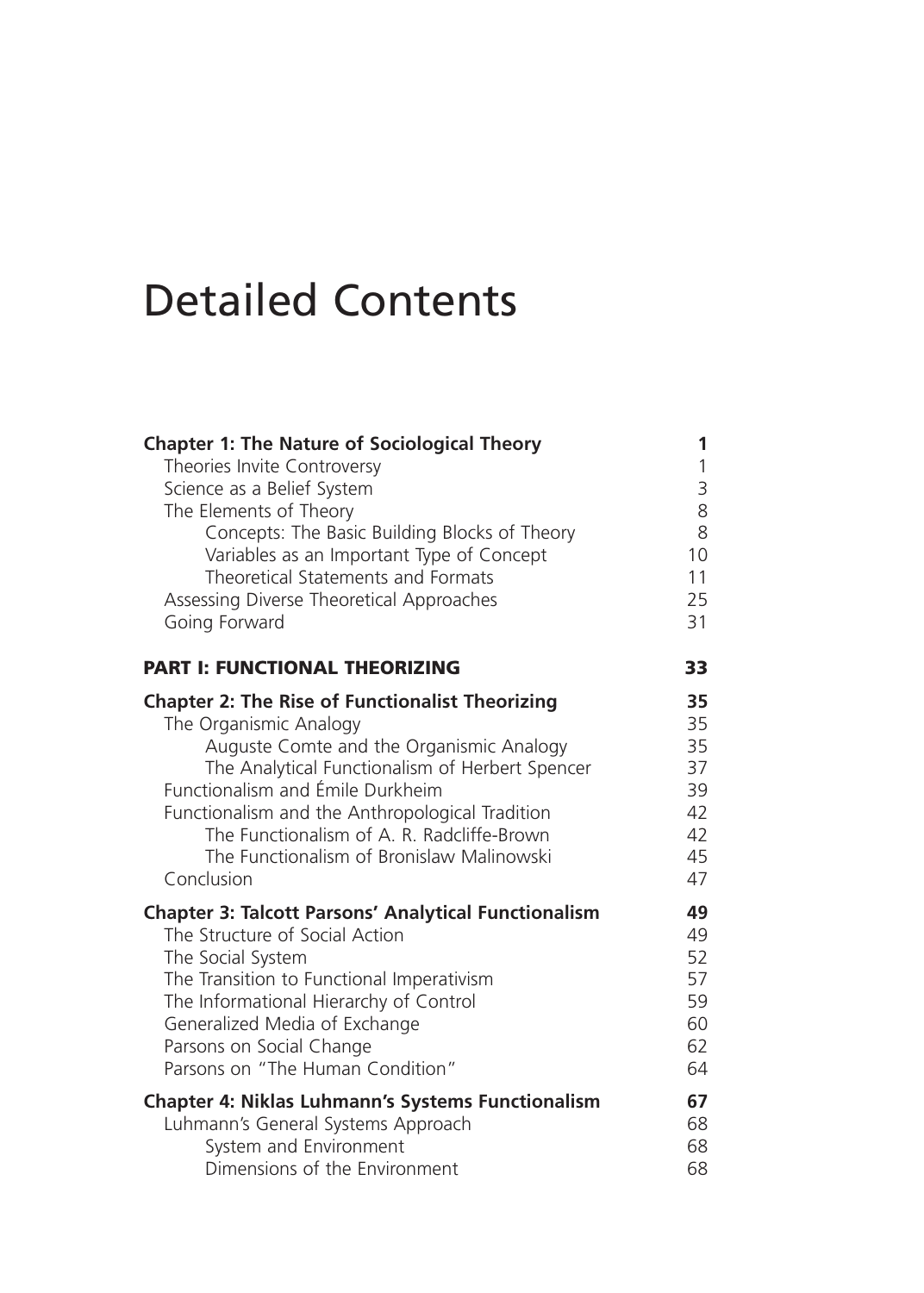| System Differentiation, Integration, and Conflict         |            |
|-----------------------------------------------------------|------------|
|                                                           | 71         |
| Communications Media, Reflexivity, and                    |            |
| Self-Thematization                                        | 73         |
| Luhmann's Basic Approach                                  | 75         |
| Luhmann's Conception of Social Evolution                  | 75         |
| The Underlying Mechanisms of Evolution                    | 76         |
| Evolution and Social Differentiation                      | 77         |
| The Functional Differentiation of Society                 | 81         |
| Politics as a Social System                               | 81         |
| The Autonomy of the Legal System                          | 83         |
| The Economy as a Social System                            | 84         |
| <b>Chapter 5: Efforts to Revitalize Functionalism</b>     | 89         |
| Robert K. Merton's Critique of Functionalism              | 90         |
| The Critique of Functional Analysis                       | 90         |
| An Alternative Protocol for Functional Analysis           | 93         |
| The Call for Theories of the "Middle Range"               | 95         |
| Jonathan Turner's Critique of Grand Functional            |            |
| Theorizing                                                | 96         |
| The Codification of Criticisms of Functional Theorizing   | 97         |
| The Rebirth of Functional Theory in New Guises            | 99         |
| An Outline of What Is Needed to Reinvigorate              |            |
| <b>Functional Theorizing</b>                              | 100        |
| PART II: EVOLUTIONARY AND ECOLOGICAL                      |            |
| <b>THEORIZING</b>                                         | 105        |
|                                                           |            |
|                                                           |            |
| <b>Chapter 6: The Rise of Evolutionary and Ecological</b> |            |
| <b>Theorizing</b>                                         | 107        |
| Herbert Spencer's Contribution to Evolutionary Sociology  | 108        |
| Stage Models of Evolution                                 | 108        |
| Anticipating the Darwinian Evolution                      | 111        |
| Émile Durkheim's Bio-Ecological Analogy                   | 113        |
| Charles Darwin and Natural Selection                      | 115        |
| The Modern Synthesis in Biology                           | 117        |
| The Genetics of the Individual                            | 117        |
| The Genetics of the Population                            | 118        |
| The Rise of Ecological Theory in Sociology                | 120        |
| Borrowing from the Science of Ecology                     | 121        |
| The New Darwinism in the Social Sciences                  | 124        |
| The Rise of Sociobiology                                  | 125        |
| Early Instinct Theories                                   | 125        |
| Group Selection and the Early Codification of             |            |
| Sociobiology<br>Conclusion                                | 126<br>131 |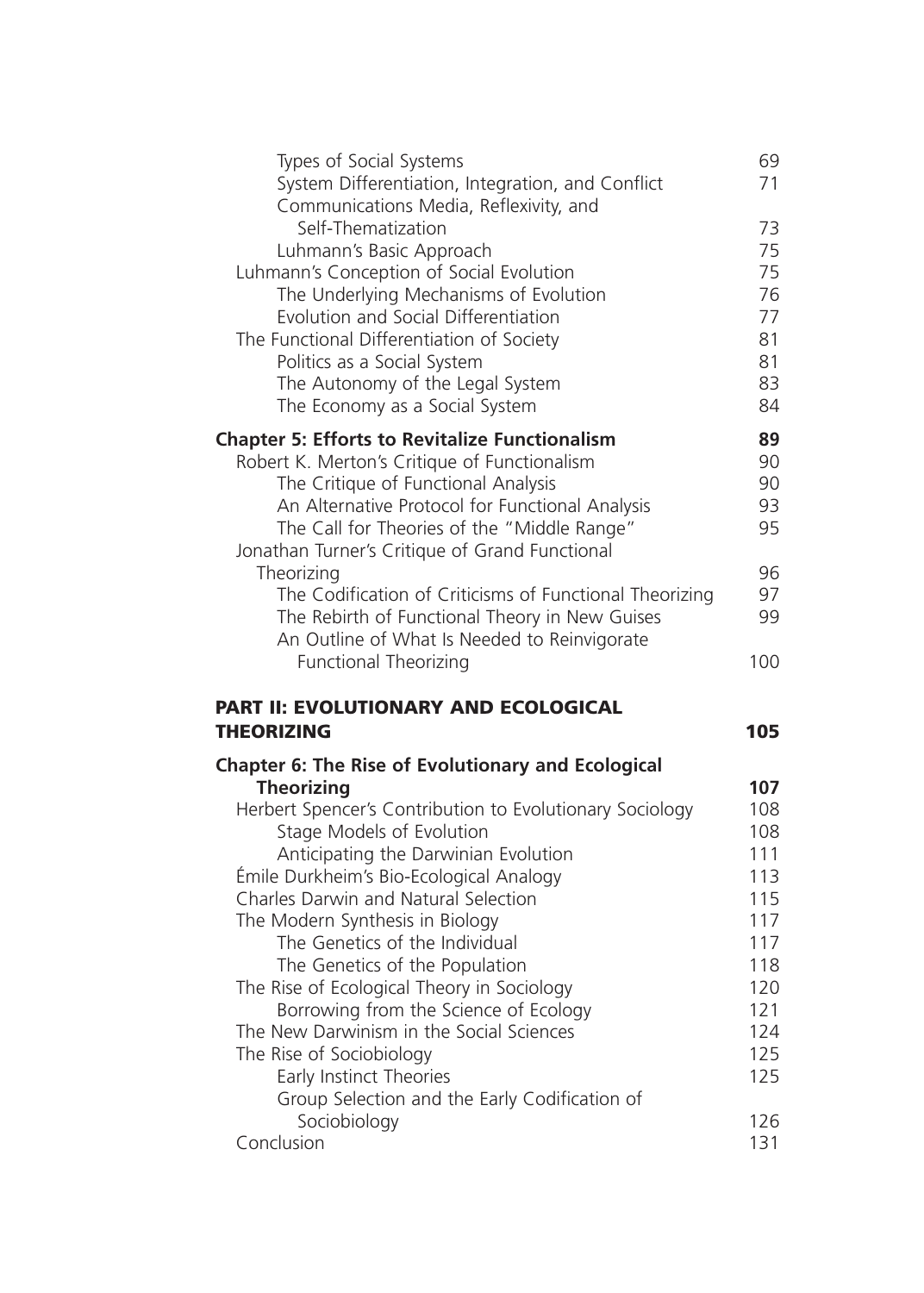| Theorizing on Urban Ecology<br>133<br>138<br>Theories of Organizational Ecology<br>Michael T. Hannan and John Freeman's Ecological Theory<br>138<br>142<br>J. Miller McPherson's Ecological Theory<br>Amos H. Hawley's Return to Macro-Level Ecological Theory<br>146<br>Production, Transportation, and Communication<br>146<br>147<br>The Environment<br>148<br>Functions and Key Functions<br>150<br>Equilibrium and Change<br>Growth and Evolution<br>152<br>Conclusion<br>158<br>159<br><b>Chapter 8: Stage Theories of Societal Evolution</b><br>Gerhard Lenski's Stage Model of Societal Evolution<br>159<br>Power and Privilege During Societal Evolution<br>160<br>Gerhard Lenski, Patrick Nolan, and Jean Lenski's<br>Evolutionary Theory<br>164<br>Jonathan Turner's Evolutionary Analysis<br>167<br>Conclusion<br>175<br><b>Chapter 9: Darwinian-Inspired Evolutionary Theories</b><br>177<br>Sociobiological Theorizing<br>177<br>Pierre van den Berghe's Approach<br>178<br>Joseph Lopreato's Approach<br>184<br>Evolutionary Psychology<br>189<br>192<br><b>Cross-Species Comparisons</b><br>Richard Machalek's Approach<br>192<br>197<br>Alexandra Maryanski's Approach<br>Conclusion<br>202<br><b>PART III: CONFLICT THEORIZING</b><br>203<br><b>Chapter 10: The Rise of Conflict Theorizing</b><br>205<br>Karl Marx and Conflict Theory<br>206<br>Max Weber and Conflict Theory<br>209<br>Georg Simmel and Conflict Theory<br>212<br>Conclusions<br>216<br><b>Chapter 11: Early Analytical Conflict Theories</b><br>217<br>Ralf Dahrendorf's Dialectical Theory<br>218<br>Making Marx's Theory More Abstract<br>218<br>The Causal Imagery in Marx and Dahrendorf<br>220<br>Developing Explanatory Propositions<br>220<br>Lewis Coser's Conflict Functionalism<br>223<br>The Causes of Conflict<br>224 | <b>Chapter 7: Ecological Theories</b> | 133 |
|-------------------------------------------------------------------------------------------------------------------------------------------------------------------------------------------------------------------------------------------------------------------------------------------------------------------------------------------------------------------------------------------------------------------------------------------------------------------------------------------------------------------------------------------------------------------------------------------------------------------------------------------------------------------------------------------------------------------------------------------------------------------------------------------------------------------------------------------------------------------------------------------------------------------------------------------------------------------------------------------------------------------------------------------------------------------------------------------------------------------------------------------------------------------------------------------------------------------------------------------------------------------------------------------------------------------------------------------------------------------------------------------------------------------------------------------------------------------------------------------------------------------------------------------------------------------------------------------------------------------------------------------------------------------------------------------------------------------------------------------------------------------------------------------------------------------------|---------------------------------------|-----|
|                                                                                                                                                                                                                                                                                                                                                                                                                                                                                                                                                                                                                                                                                                                                                                                                                                                                                                                                                                                                                                                                                                                                                                                                                                                                                                                                                                                                                                                                                                                                                                                                                                                                                                                                                                                                                         |                                       |     |
|                                                                                                                                                                                                                                                                                                                                                                                                                                                                                                                                                                                                                                                                                                                                                                                                                                                                                                                                                                                                                                                                                                                                                                                                                                                                                                                                                                                                                                                                                                                                                                                                                                                                                                                                                                                                                         |                                       |     |
|                                                                                                                                                                                                                                                                                                                                                                                                                                                                                                                                                                                                                                                                                                                                                                                                                                                                                                                                                                                                                                                                                                                                                                                                                                                                                                                                                                                                                                                                                                                                                                                                                                                                                                                                                                                                                         |                                       |     |
|                                                                                                                                                                                                                                                                                                                                                                                                                                                                                                                                                                                                                                                                                                                                                                                                                                                                                                                                                                                                                                                                                                                                                                                                                                                                                                                                                                                                                                                                                                                                                                                                                                                                                                                                                                                                                         |                                       |     |
|                                                                                                                                                                                                                                                                                                                                                                                                                                                                                                                                                                                                                                                                                                                                                                                                                                                                                                                                                                                                                                                                                                                                                                                                                                                                                                                                                                                                                                                                                                                                                                                                                                                                                                                                                                                                                         |                                       |     |
|                                                                                                                                                                                                                                                                                                                                                                                                                                                                                                                                                                                                                                                                                                                                                                                                                                                                                                                                                                                                                                                                                                                                                                                                                                                                                                                                                                                                                                                                                                                                                                                                                                                                                                                                                                                                                         |                                       |     |
|                                                                                                                                                                                                                                                                                                                                                                                                                                                                                                                                                                                                                                                                                                                                                                                                                                                                                                                                                                                                                                                                                                                                                                                                                                                                                                                                                                                                                                                                                                                                                                                                                                                                                                                                                                                                                         |                                       |     |
|                                                                                                                                                                                                                                                                                                                                                                                                                                                                                                                                                                                                                                                                                                                                                                                                                                                                                                                                                                                                                                                                                                                                                                                                                                                                                                                                                                                                                                                                                                                                                                                                                                                                                                                                                                                                                         |                                       |     |
|                                                                                                                                                                                                                                                                                                                                                                                                                                                                                                                                                                                                                                                                                                                                                                                                                                                                                                                                                                                                                                                                                                                                                                                                                                                                                                                                                                                                                                                                                                                                                                                                                                                                                                                                                                                                                         |                                       |     |
|                                                                                                                                                                                                                                                                                                                                                                                                                                                                                                                                                                                                                                                                                                                                                                                                                                                                                                                                                                                                                                                                                                                                                                                                                                                                                                                                                                                                                                                                                                                                                                                                                                                                                                                                                                                                                         |                                       |     |
|                                                                                                                                                                                                                                                                                                                                                                                                                                                                                                                                                                                                                                                                                                                                                                                                                                                                                                                                                                                                                                                                                                                                                                                                                                                                                                                                                                                                                                                                                                                                                                                                                                                                                                                                                                                                                         |                                       |     |
|                                                                                                                                                                                                                                                                                                                                                                                                                                                                                                                                                                                                                                                                                                                                                                                                                                                                                                                                                                                                                                                                                                                                                                                                                                                                                                                                                                                                                                                                                                                                                                                                                                                                                                                                                                                                                         |                                       |     |
|                                                                                                                                                                                                                                                                                                                                                                                                                                                                                                                                                                                                                                                                                                                                                                                                                                                                                                                                                                                                                                                                                                                                                                                                                                                                                                                                                                                                                                                                                                                                                                                                                                                                                                                                                                                                                         |                                       |     |
|                                                                                                                                                                                                                                                                                                                                                                                                                                                                                                                                                                                                                                                                                                                                                                                                                                                                                                                                                                                                                                                                                                                                                                                                                                                                                                                                                                                                                                                                                                                                                                                                                                                                                                                                                                                                                         |                                       |     |
|                                                                                                                                                                                                                                                                                                                                                                                                                                                                                                                                                                                                                                                                                                                                                                                                                                                                                                                                                                                                                                                                                                                                                                                                                                                                                                                                                                                                                                                                                                                                                                                                                                                                                                                                                                                                                         |                                       |     |
|                                                                                                                                                                                                                                                                                                                                                                                                                                                                                                                                                                                                                                                                                                                                                                                                                                                                                                                                                                                                                                                                                                                                                                                                                                                                                                                                                                                                                                                                                                                                                                                                                                                                                                                                                                                                                         |                                       |     |
|                                                                                                                                                                                                                                                                                                                                                                                                                                                                                                                                                                                                                                                                                                                                                                                                                                                                                                                                                                                                                                                                                                                                                                                                                                                                                                                                                                                                                                                                                                                                                                                                                                                                                                                                                                                                                         |                                       |     |
|                                                                                                                                                                                                                                                                                                                                                                                                                                                                                                                                                                                                                                                                                                                                                                                                                                                                                                                                                                                                                                                                                                                                                                                                                                                                                                                                                                                                                                                                                                                                                                                                                                                                                                                                                                                                                         |                                       |     |
|                                                                                                                                                                                                                                                                                                                                                                                                                                                                                                                                                                                                                                                                                                                                                                                                                                                                                                                                                                                                                                                                                                                                                                                                                                                                                                                                                                                                                                                                                                                                                                                                                                                                                                                                                                                                                         |                                       |     |
|                                                                                                                                                                                                                                                                                                                                                                                                                                                                                                                                                                                                                                                                                                                                                                                                                                                                                                                                                                                                                                                                                                                                                                                                                                                                                                                                                                                                                                                                                                                                                                                                                                                                                                                                                                                                                         |                                       |     |
|                                                                                                                                                                                                                                                                                                                                                                                                                                                                                                                                                                                                                                                                                                                                                                                                                                                                                                                                                                                                                                                                                                                                                                                                                                                                                                                                                                                                                                                                                                                                                                                                                                                                                                                                                                                                                         |                                       |     |
|                                                                                                                                                                                                                                                                                                                                                                                                                                                                                                                                                                                                                                                                                                                                                                                                                                                                                                                                                                                                                                                                                                                                                                                                                                                                                                                                                                                                                                                                                                                                                                                                                                                                                                                                                                                                                         |                                       |     |
|                                                                                                                                                                                                                                                                                                                                                                                                                                                                                                                                                                                                                                                                                                                                                                                                                                                                                                                                                                                                                                                                                                                                                                                                                                                                                                                                                                                                                                                                                                                                                                                                                                                                                                                                                                                                                         |                                       |     |
|                                                                                                                                                                                                                                                                                                                                                                                                                                                                                                                                                                                                                                                                                                                                                                                                                                                                                                                                                                                                                                                                                                                                                                                                                                                                                                                                                                                                                                                                                                                                                                                                                                                                                                                                                                                                                         |                                       |     |
|                                                                                                                                                                                                                                                                                                                                                                                                                                                                                                                                                                                                                                                                                                                                                                                                                                                                                                                                                                                                                                                                                                                                                                                                                                                                                                                                                                                                                                                                                                                                                                                                                                                                                                                                                                                                                         |                                       |     |
|                                                                                                                                                                                                                                                                                                                                                                                                                                                                                                                                                                                                                                                                                                                                                                                                                                                                                                                                                                                                                                                                                                                                                                                                                                                                                                                                                                                                                                                                                                                                                                                                                                                                                                                                                                                                                         |                                       |     |
|                                                                                                                                                                                                                                                                                                                                                                                                                                                                                                                                                                                                                                                                                                                                                                                                                                                                                                                                                                                                                                                                                                                                                                                                                                                                                                                                                                                                                                                                                                                                                                                                                                                                                                                                                                                                                         |                                       |     |
|                                                                                                                                                                                                                                                                                                                                                                                                                                                                                                                                                                                                                                                                                                                                                                                                                                                                                                                                                                                                                                                                                                                                                                                                                                                                                                                                                                                                                                                                                                                                                                                                                                                                                                                                                                                                                         |                                       |     |
|                                                                                                                                                                                                                                                                                                                                                                                                                                                                                                                                                                                                                                                                                                                                                                                                                                                                                                                                                                                                                                                                                                                                                                                                                                                                                                                                                                                                                                                                                                                                                                                                                                                                                                                                                                                                                         |                                       |     |
|                                                                                                                                                                                                                                                                                                                                                                                                                                                                                                                                                                                                                                                                                                                                                                                                                                                                                                                                                                                                                                                                                                                                                                                                                                                                                                                                                                                                                                                                                                                                                                                                                                                                                                                                                                                                                         |                                       |     |
|                                                                                                                                                                                                                                                                                                                                                                                                                                                                                                                                                                                                                                                                                                                                                                                                                                                                                                                                                                                                                                                                                                                                                                                                                                                                                                                                                                                                                                                                                                                                                                                                                                                                                                                                                                                                                         |                                       |     |
|                                                                                                                                                                                                                                                                                                                                                                                                                                                                                                                                                                                                                                                                                                                                                                                                                                                                                                                                                                                                                                                                                                                                                                                                                                                                                                                                                                                                                                                                                                                                                                                                                                                                                                                                                                                                                         |                                       |     |
|                                                                                                                                                                                                                                                                                                                                                                                                                                                                                                                                                                                                                                                                                                                                                                                                                                                                                                                                                                                                                                                                                                                                                                                                                                                                                                                                                                                                                                                                                                                                                                                                                                                                                                                                                                                                                         |                                       |     |
|                                                                                                                                                                                                                                                                                                                                                                                                                                                                                                                                                                                                                                                                                                                                                                                                                                                                                                                                                                                                                                                                                                                                                                                                                                                                                                                                                                                                                                                                                                                                                                                                                                                                                                                                                                                                                         |                                       |     |
|                                                                                                                                                                                                                                                                                                                                                                                                                                                                                                                                                                                                                                                                                                                                                                                                                                                                                                                                                                                                                                                                                                                                                                                                                                                                                                                                                                                                                                                                                                                                                                                                                                                                                                                                                                                                                         |                                       |     |
|                                                                                                                                                                                                                                                                                                                                                                                                                                                                                                                                                                                                                                                                                                                                                                                                                                                                                                                                                                                                                                                                                                                                                                                                                                                                                                                                                                                                                                                                                                                                                                                                                                                                                                                                                                                                                         |                                       |     |
|                                                                                                                                                                                                                                                                                                                                                                                                                                                                                                                                                                                                                                                                                                                                                                                                                                                                                                                                                                                                                                                                                                                                                                                                                                                                                                                                                                                                                                                                                                                                                                                                                                                                                                                                                                                                                         |                                       |     |
|                                                                                                                                                                                                                                                                                                                                                                                                                                                                                                                                                                                                                                                                                                                                                                                                                                                                                                                                                                                                                                                                                                                                                                                                                                                                                                                                                                                                                                                                                                                                                                                                                                                                                                                                                                                                                         |                                       |     |
|                                                                                                                                                                                                                                                                                                                                                                                                                                                                                                                                                                                                                                                                                                                                                                                                                                                                                                                                                                                                                                                                                                                                                                                                                                                                                                                                                                                                                                                                                                                                                                                                                                                                                                                                                                                                                         |                                       |     |
|                                                                                                                                                                                                                                                                                                                                                                                                                                                                                                                                                                                                                                                                                                                                                                                                                                                                                                                                                                                                                                                                                                                                                                                                                                                                                                                                                                                                                                                                                                                                                                                                                                                                                                                                                                                                                         |                                       |     |
|                                                                                                                                                                                                                                                                                                                                                                                                                                                                                                                                                                                                                                                                                                                                                                                                                                                                                                                                                                                                                                                                                                                                                                                                                                                                                                                                                                                                                                                                                                                                                                                                                                                                                                                                                                                                                         |                                       |     |
|                                                                                                                                                                                                                                                                                                                                                                                                                                                                                                                                                                                                                                                                                                                                                                                                                                                                                                                                                                                                                                                                                                                                                                                                                                                                                                                                                                                                                                                                                                                                                                                                                                                                                                                                                                                                                         | The Violence of Conflict              | 226 |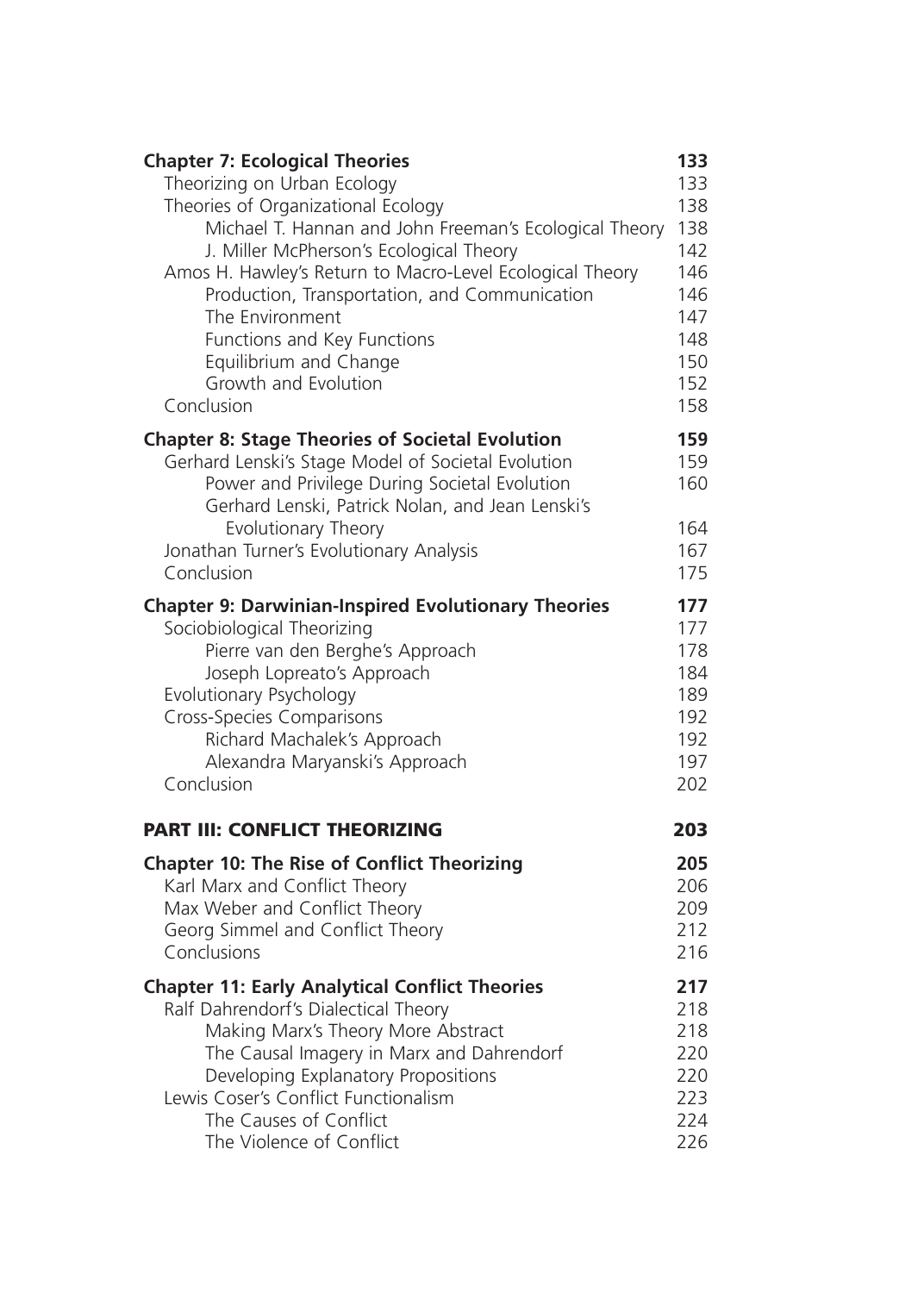| The Duration of Conflict                                                                        | 227        |
|-------------------------------------------------------------------------------------------------|------------|
| The Functions of Conflict                                                                       | 228        |
| Jonathan Turner's Synthesis of Coser and Dahrendorf<br>An Analytical Model of Conflict Dynamics | 230<br>231 |
| Stage 3: Withdrawal of Legitimacy                                                               | 231        |
| Stage 4: Initial Awareness of Objective Interests                                               | 232        |
| Stage 5: Emotional Arousal of the Deprived                                                      | 233        |
| Stage 6: Periodic Collective Outbursts                                                          | 233        |
| Stage 7: Increased Intensity                                                                    | 234        |
| Stage 8: Efforts at Organization                                                                | 234        |
| Stage 9: The Degree of Violence in the Conflict                                                 | 235        |
| Conclusions                                                                                     | 236        |
| <b>Chapter 12: Randall Collins' Analytical Conflict Theory</b>                                  | 237        |
| <b>Interaction Rituals</b>                                                                      | 237        |
| The Early Conceptualization of Interaction Rituals                                              | 238        |
| Talk and Ritual                                                                                 | 240        |
| Deference and Demeanor<br>Class Cultures                                                        | 241<br>243 |
| Organizational Processes                                                                        | 244        |
| The State and Economy                                                                           | 247        |
| Geopolitics                                                                                     | 248        |
| <b>Ritual and Emotions</b>                                                                      | 250        |
| The Theory of Micro Violence                                                                    | 253        |
| <b>Emotional Fields</b>                                                                         | 253        |
| The Power of Confrontational Tension and Fear                                                   | 254        |
| Conclusions                                                                                     | 255        |
| <b>Chapter 13: Marxian Conflict Theories</b>                                                    | 257        |
| A Brief Review of Marx's Substantive Argument                                                   | 257        |
| Neo-Marxian Class Analysis                                                                      | 259        |
| The Analytical Marxism of Erik Olin Wright                                                      | 260        |
| Sustaining the Emancipatory Dream: Envisioning                                                  |            |
| Real Utopias                                                                                    | 270<br>275 |
| Neo-Marxian World-Systems Analysis<br>Immanuel Wallerstein's Analysis of the "World System"     | 276        |
| The End of Capitalism?                                                                          | 281        |
| Conclusion                                                                                      | 281        |
| <b>Chapter 14: Conflict Theories in Historical-Comparative</b>                                  |            |
| <b>Sociology</b>                                                                                | 283        |
| Mass Mobilization and State Breakdown                                                           | 284        |
| Barrington Moore on the Origins of Dictatorship and                                             |            |
| Democracy                                                                                       | 285        |
| Jeffrey Paige's Theory of Agrarian Revolution                                                   | 289        |
| Charles Tilly's Theory of Resource Mobilization                                                 | 293        |
| Theda Skocpol's Analysis of States and Social Revolutions                                       | 297        |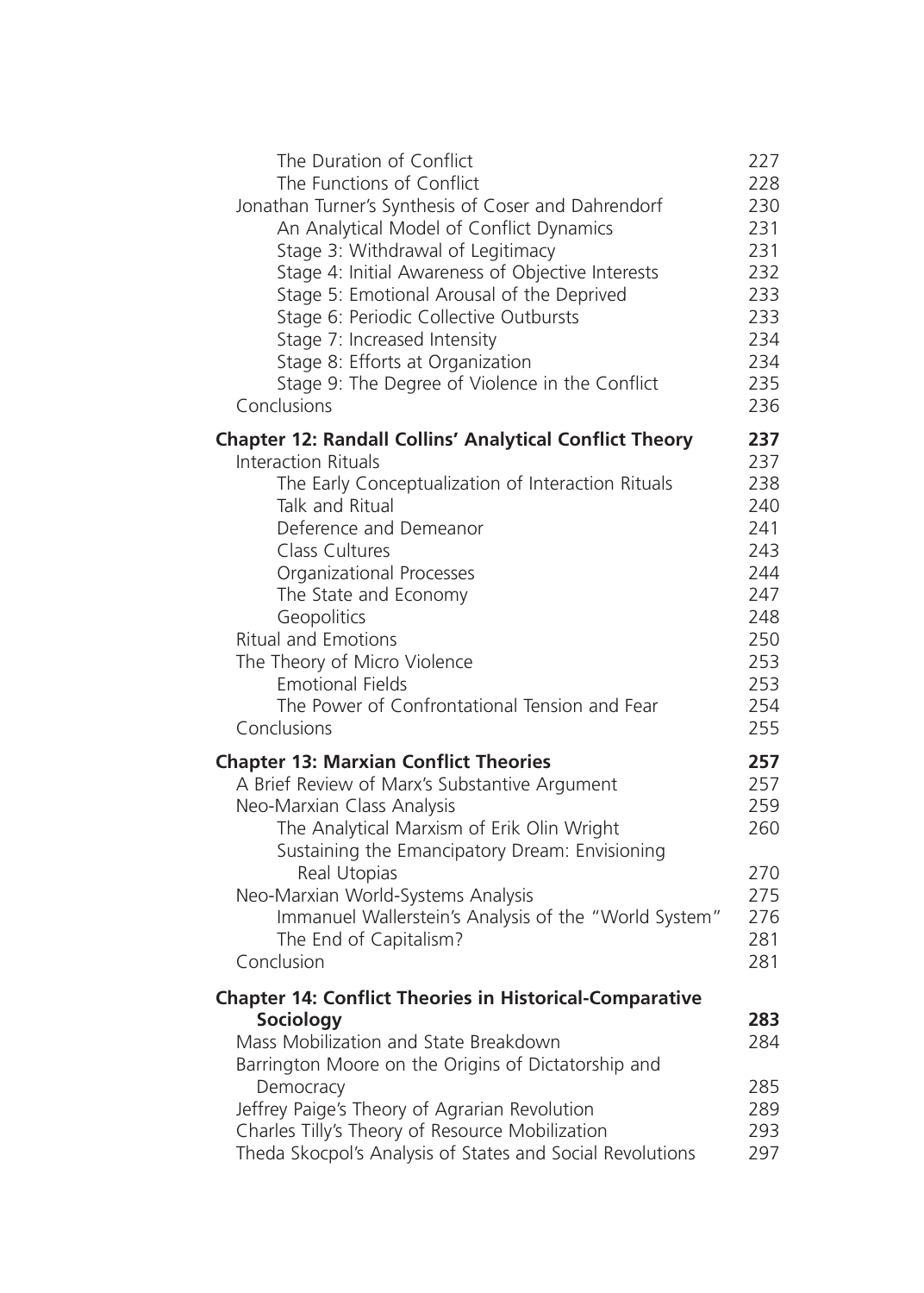| Jack Goldstone's Theory of State Breakdown                                                                                                                                                                                                                                                                                                                                                                                                                                                                                                                                                                | 302                                                                                            |
|-----------------------------------------------------------------------------------------------------------------------------------------------------------------------------------------------------------------------------------------------------------------------------------------------------------------------------------------------------------------------------------------------------------------------------------------------------------------------------------------------------------------------------------------------------------------------------------------------------------|------------------------------------------------------------------------------------------------|
| Conclusion                                                                                                                                                                                                                                                                                                                                                                                                                                                                                                                                                                                                | 305                                                                                            |
| <b>PART IV: INTERACTIONIST THEORIZING</b>                                                                                                                                                                                                                                                                                                                                                                                                                                                                                                                                                                 | 307                                                                                            |
| <b>Chapter 15: The Rise of Interactionist and</b><br><b>Phenomenological Theorizing</b><br>Early American Insights into Interaction<br>William James' Analysis of "Self"<br>Charles Horton Cooley's Analysis of "Self"<br>John Dewey's Pragmatism<br>Pragmatism, Darwinism, and Behaviorism in<br>Mead's Thought<br>George Herbert Mead's Synthesis<br>Conceptualizing Structure<br>Early European Insights<br>Georg Simmel's Analysis of Interaction<br>Émile Durkheim's Metamorphosis<br>Max Weber's Analysis of "Social Action"<br>European Phenomenology<br>Building on Early Interactionist Insights | 309<br>309<br>310<br>310<br>311<br>312<br>313<br>318<br>320<br>320<br>321<br>322<br>323<br>329 |
| <b>Chapter 16: Symbolic Interactionist Theories of Identity</b>                                                                                                                                                                                                                                                                                                                                                                                                                                                                                                                                           | 331                                                                                            |
| Sheldon Stryker's Identity Theory                                                                                                                                                                                                                                                                                                                                                                                                                                                                                                                                                                         | 332                                                                                            |
| Designations and Definitions                                                                                                                                                                                                                                                                                                                                                                                                                                                                                                                                                                              | 332                                                                                            |
| Identities and the Salience Hierarchy                                                                                                                                                                                                                                                                                                                                                                                                                                                                                                                                                                     | 333                                                                                            |
| Commitment and Self                                                                                                                                                                                                                                                                                                                                                                                                                                                                                                                                                                                       | 333                                                                                            |
| The Key Propositions                                                                                                                                                                                                                                                                                                                                                                                                                                                                                                                                                                                      | 334                                                                                            |
| Identity and Emotions                                                                                                                                                                                                                                                                                                                                                                                                                                                                                                                                                                                     | 336                                                                                            |
| George J. McCall and J. L. Simmons' Theory of Identity                                                                                                                                                                                                                                                                                                                                                                                                                                                                                                                                                    | 337                                                                                            |
| Role Identity and Role Support                                                                                                                                                                                                                                                                                                                                                                                                                                                                                                                                                                            | 337                                                                                            |
| The Mechanisms for Maintaining Role Support                                                                                                                                                                                                                                                                                                                                                                                                                                                                                                                                                               | 338                                                                                            |
| The Hierarchy of Prominence                                                                                                                                                                                                                                                                                                                                                                                                                                                                                                                                                                               | 338                                                                                            |
| The Underlying Exchange Dynamic                                                                                                                                                                                                                                                                                                                                                                                                                                                                                                                                                                           | 339                                                                                            |
| Peter J. Burke's Identity Control Theory                                                                                                                                                                                                                                                                                                                                                                                                                                                                                                                                                                  | 341                                                                                            |
| Role Identities                                                                                                                                                                                                                                                                                                                                                                                                                                                                                                                                                                                           | 342                                                                                            |
| Identity as a Cybernetic Control System                                                                                                                                                                                                                                                                                                                                                                                                                                                                                                                                                                   | 342                                                                                            |
| Multiple Identities                                                                                                                                                                                                                                                                                                                                                                                                                                                                                                                                                                                       | 344                                                                                            |
| Identity and Emotions                                                                                                                                                                                                                                                                                                                                                                                                                                                                                                                                                                                     | 344                                                                                            |
| Jonathan H. Turner's Theory on Transactional Needs                                                                                                                                                                                                                                                                                                                                                                                                                                                                                                                                                        | 347                                                                                            |
| Conclusions                                                                                                                                                                                                                                                                                                                                                                                                                                                                                                                                                                                               | 354                                                                                            |
| <b>Chapter 17: Role Theories</b>                                                                                                                                                                                                                                                                                                                                                                                                                                                                                                                                                                          | 357                                                                                            |
| Ralph H. Turner's Role Theorizing                                                                                                                                                                                                                                                                                                                                                                                                                                                                                                                                                                         | 357                                                                                            |
| The Process of Role Making                                                                                                                                                                                                                                                                                                                                                                                                                                                                                                                                                                                | 358                                                                                            |
| The Folk Norm of Consistency                                                                                                                                                                                                                                                                                                                                                                                                                                                                                                                                                                              | 359                                                                                            |
| The Tentative Nature of Interaction                                                                                                                                                                                                                                                                                                                                                                                                                                                                                                                                                                       | 359                                                                                            |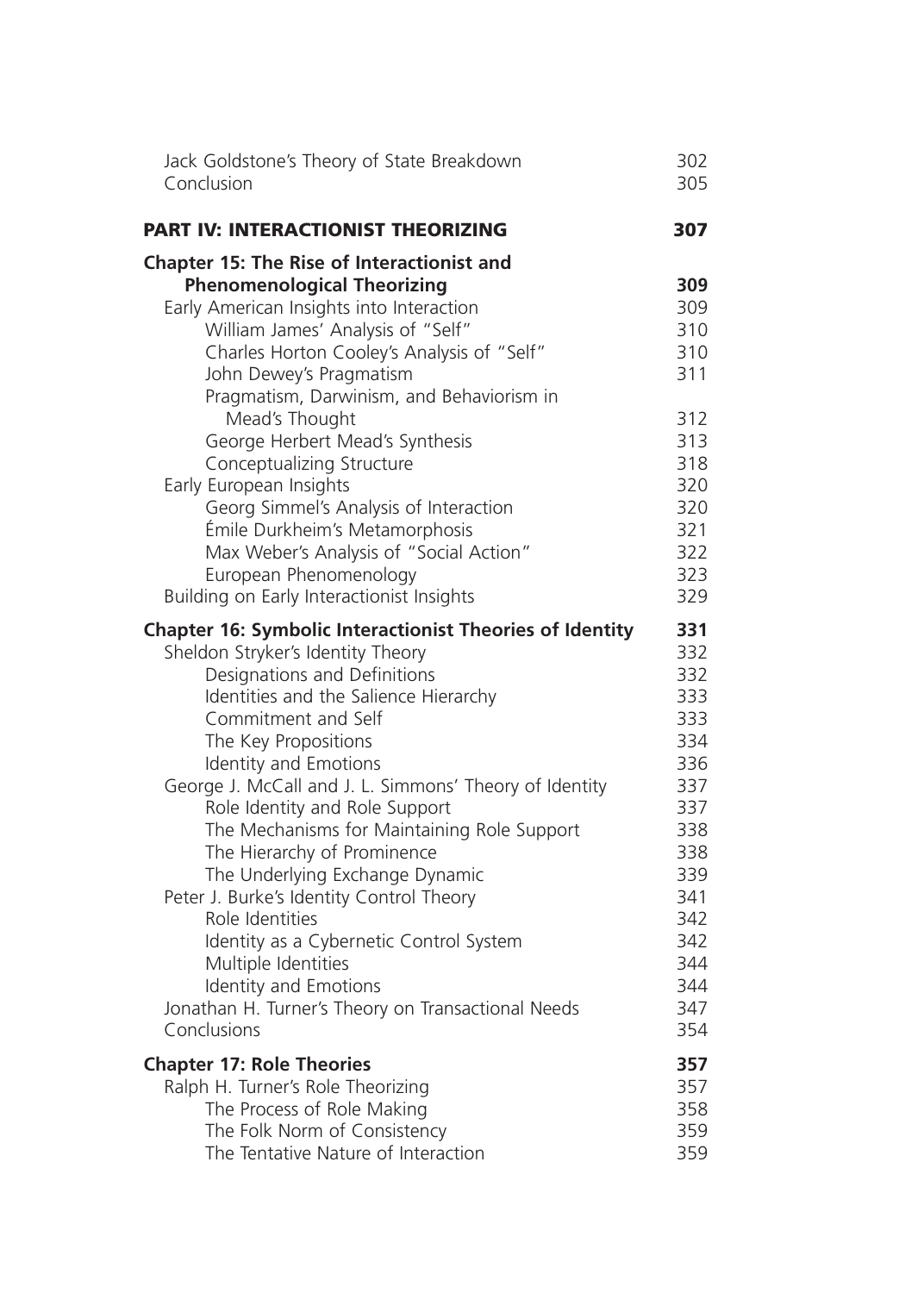| Self-Conceptions and Roles<br>Building a Role Theory<br>Generating Explanatory Laws                                                                                                                                                                                                                                                                                                                                                                                          | 359<br>360<br>361<br>365                                                                                     |
|------------------------------------------------------------------------------------------------------------------------------------------------------------------------------------------------------------------------------------------------------------------------------------------------------------------------------------------------------------------------------------------------------------------------------------------------------------------------------|--------------------------------------------------------------------------------------------------------------|
| Jonathan Turner's Supplemental Conception of Role<br>Dynamics<br>The Centrality of Roles<br>Expanding the Notions of Role Taking and Role                                                                                                                                                                                                                                                                                                                                    | 367<br>367                                                                                                   |
| Making<br>Activating Microdynamic Forces in Interaction<br>Conclusion                                                                                                                                                                                                                                                                                                                                                                                                        | 368<br>368<br>371                                                                                            |
| <b>Chapter 18: Status Theories</b><br>The Phenomenology of Status<br>Clarity of Status in Situations<br><b>Expectation States and Status</b><br>The Core Ideas of Expectation States Theorizing<br>Application of Core Ideas in Expectation States<br>Theorizing<br><b>Status and Emotions</b>                                                                                                                                                                               | 373<br>374<br>375<br>376<br>377<br>378<br>392                                                                |
| Expectation States Theories of Affect<br>Theodore Kemper's Status-Power Theory<br>Conclusion                                                                                                                                                                                                                                                                                                                                                                                 | 393<br>399<br>402                                                                                            |
| <b>Chapter 19: Dramaturgical Theories</b><br>Erving Goffman on "The Interaction Order"<br>The Dramaturgical Metaphor<br>The Presentation of Self                                                                                                                                                                                                                                                                                                                             | 403<br>403<br>405<br>406<br>410                                                                              |
| Focused Interaction<br>Encounters<br>Ritual<br>Roles<br>Self<br>Talk<br>Disruption and Repair in Focused Interaction<br>Unfocused Interaction<br>Frames and the Organization of Experience<br>What Is a Frame?<br><b>Primary Frames</b><br>Keys and Keying<br>Frabrications<br>The Complexity of Experience<br>Extensions of Goffmanian Dramaturgy<br>Arlie Hochschild on Emotional Labor<br>Morris Rosenberg's Emphasis on Reflexivity and<br><b>Dramatic Presentations</b> | 410<br>412<br>414<br>415<br>417<br>419<br>420<br>424<br>424<br>425<br>426<br>426<br>427<br>428<br>429<br>431 |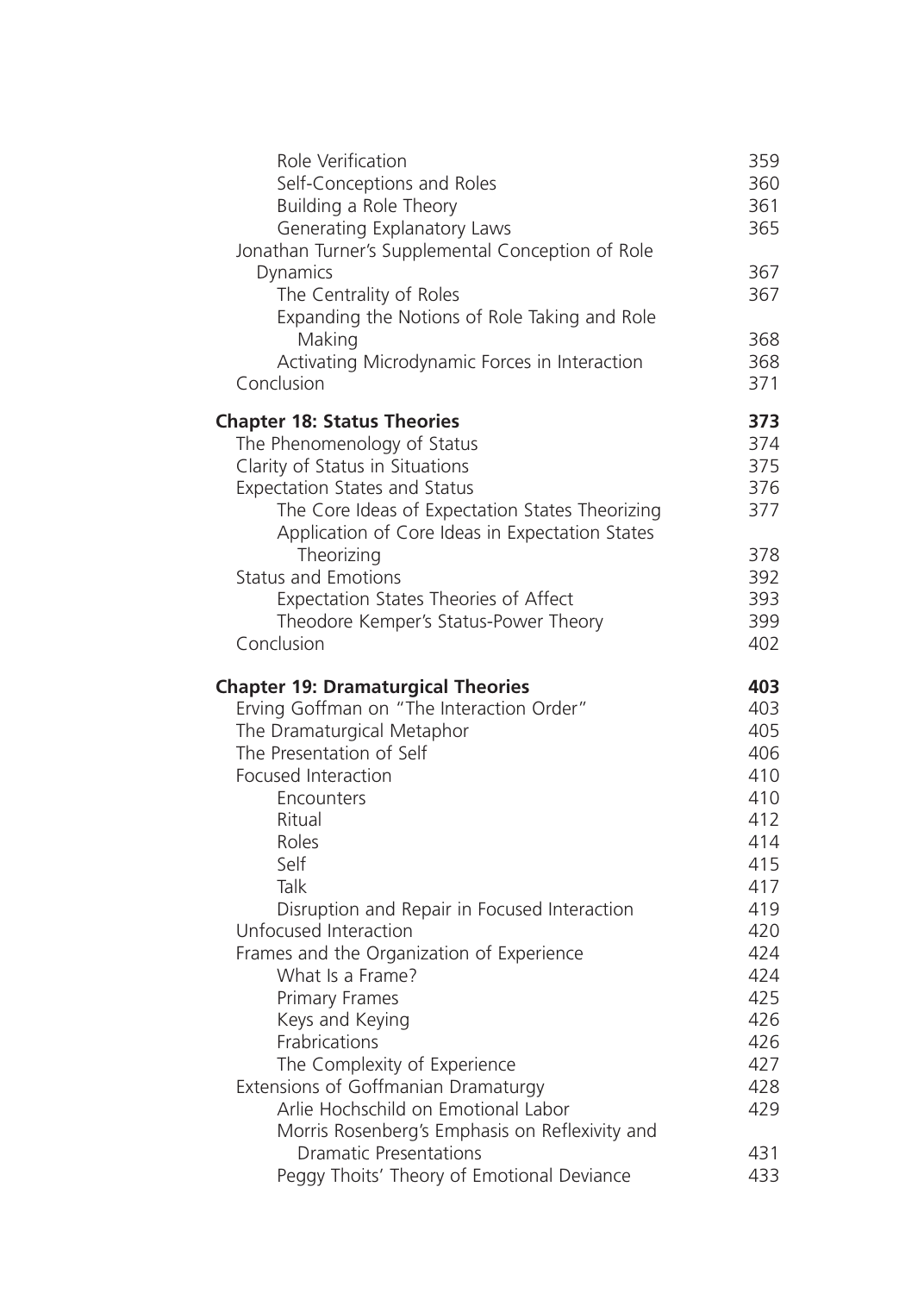| Candice Clark's Theory on the Dramaturgy and                                                         |            |
|------------------------------------------------------------------------------------------------------|------------|
| Strategy of Sympathy                                                                                 | 434        |
| Randall Collins on Interaction Rituals<br>Conclusion                                                 | 438<br>440 |
|                                                                                                      |            |
| <b>Chapter 20: Ethnomethodological Theories</b><br>The Reflexive and Indexical Nature of Interaction | 443<br>444 |
| Reflexive Action and Interaction                                                                     | 444        |
| The Indexicality of Meaning                                                                          | 444        |
| Harold Garfinkel's Early Studies                                                                     | 445        |
| Aaron V. Cicourel's Critique                                                                         | 447        |
| Harvey Sacks' Analysis of Conversational Turn Taking                                                 | 449        |
| Zimmerman, Pollner, and Wieder's Situational Approach                                                | 450        |
| Emanuel Schegloff's Conversational Analysis                                                          | 452        |
| Conclusion                                                                                           | 455        |
| <b>PART V: EXCHANGE THEORIZING</b>                                                                   | 457        |
| <b>Chapter 21: The Rise of Exchange Theorizing</b>                                                   | 459        |
| Exchange Theory in Classical Economics                                                               | 459        |
| Exchange Theory in Anthropology                                                                      | 461        |
| Sir James Frazer                                                                                     | 461        |
| Bronislaw Malinowski and Nonmaterial Exchange<br>Marcel Mauss and the Emergence of Exchange          | 463        |
| Structuralism                                                                                        | 464        |
| Claude Lévi-Strauss and Structuralism                                                                | 466        |
| Psychological Behaviorism and Exchange Theory                                                        | 468        |
| The Sociological Tradition and Exchange Theory<br>Marx's Theory of Exchange and Conflict             | 472<br>472 |
| Georg Simmel's Exchange Theory                                                                       | 473        |
| Conclusion: Exchange Theory in the Contemporary Era                                                  | 475        |
| <b>Chapter 22: Early Exchange Theories</b>                                                           | 477        |
| George C. Homans' Early Behaviorist Approach                                                         | 477        |
| Borrowing from B. F. Skinner                                                                         | 478        |
| The Basic Exchange Principles                                                                        | 479        |
| From Behavior to Macrostructure                                                                      | 482        |
| Peter M. Blau's Dialectical Exchange Theory                                                          | 486        |
| The Basic Exchange Principles                                                                        | 487        |
| Elementary Systems of Exchange                                                                       | 489        |
| Strains Toward Integration                                                                           | 490        |
| <b>Strains Toward Opposition</b>                                                                     | 493<br>494 |
| Macrostructural Exchange Systems<br>Blau's Image of Social Organization                              | 498        |
| Richard Emerson's Power-Dependence Theory of Exchange                                                | 498        |
| The Core Ideas                                                                                       | 500        |
| Social Structure, Networks, and Exchange                                                             | 502        |
| Conclusion                                                                                           | 509        |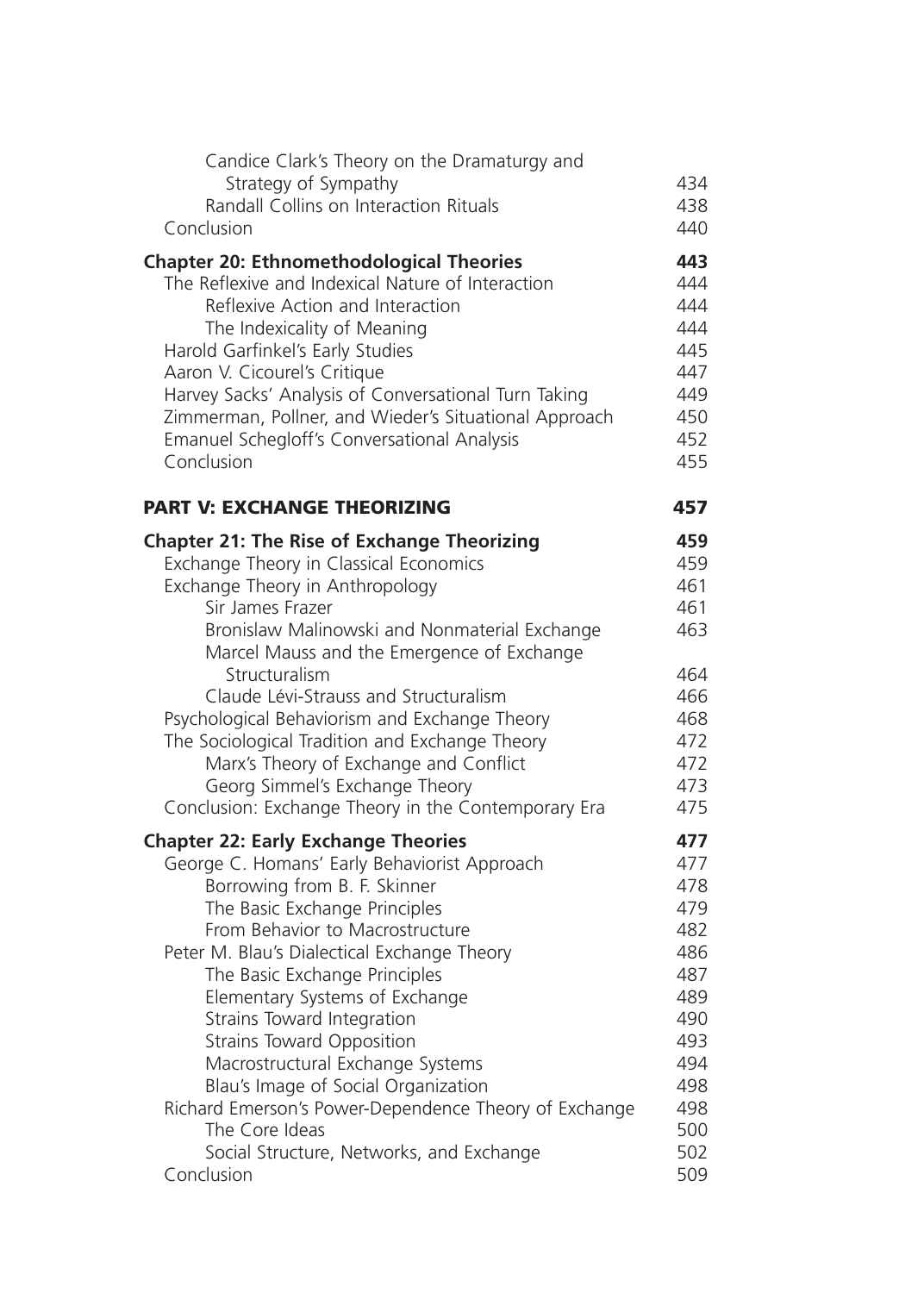| <b>Chapter 23: Rational Choice Theories</b>               | 511 |
|-----------------------------------------------------------|-----|
| Michael Hechter's Theory of Group Solidarity              | 512 |
| The Basic Problem of Order in Rational Choice             |     |
| Theorizing                                                | 512 |
| The Basis of Social Control: Dependence, Monitoring,      |     |
| and Sanctioning                                           | 514 |
| Types of Groups                                           | 515 |
| Patterns of Control in Compensatory and Obligatory        |     |
| Groups                                                    | 518 |
| The Theory Summarized                                     | 520 |
| Macrostructural Implications                              | 521 |
| James S. Coleman's Theory of Group Solidarity             | 522 |
| Transferring Rights to Act                                | 523 |
| The Demand for Norms and Sanctions                        | 525 |
| Principles of Group Solidarity: Synthesizing Hechter's    |     |
| and Coleman's Theories                                    | 525 |
| Conclusion                                                | 527 |
|                                                           |     |
| <b>Chapter 24: Exchange-Network Theories</b>              | 529 |
| Karen S. Cook's Theoretical Program                       | 529 |
| Commitment Processes in Networks                          | 529 |
| Equity and Justice in Exchange Networks                   | 531 |
| Generalized Exchange Networks                             | 533 |
| Edward J. Lawler's Network Exchange Theory                | 536 |
| Commitment in Exchange Networks                           | 536 |
| Refining the Theory of Emotions                           | 540 |
| A General Theory of Commitments to Macrostructures        | 544 |
| Linda D. Molm's Theoretical Program                       | 547 |
| The Basic Question                                        | 548 |
| The Basic Concepts                                        | 548 |
| The Theoretical Answer                                    | 549 |
| New Theoretical Directions                                | 551 |
| The Paradoxes of Reciprocal Exchanges                     | 553 |
| Conclusions                                               | 553 |
|                                                           |     |
| PART VI: STRUCTURALIST AND CULTURAL THEORIZING            | 555 |
|                                                           |     |
| <b>Chapter 25: The Rise of Structuralist and Cultural</b> |     |
| <b>Theorizing</b>                                         | 557 |
| Structural Elements in Karl Marx's Theories               | 557 |
| Émile Durkheim's Functionalism and the Emergence of       |     |
| Structural Sociology                                      | 559 |
| Georg Simmel's Formal Structuralism                       | 563 |
| Herbert Spencer and the Superorganic                      | 564 |
| Max Weber on Social Structure                             | 566 |
| Conclusions                                               | 566 |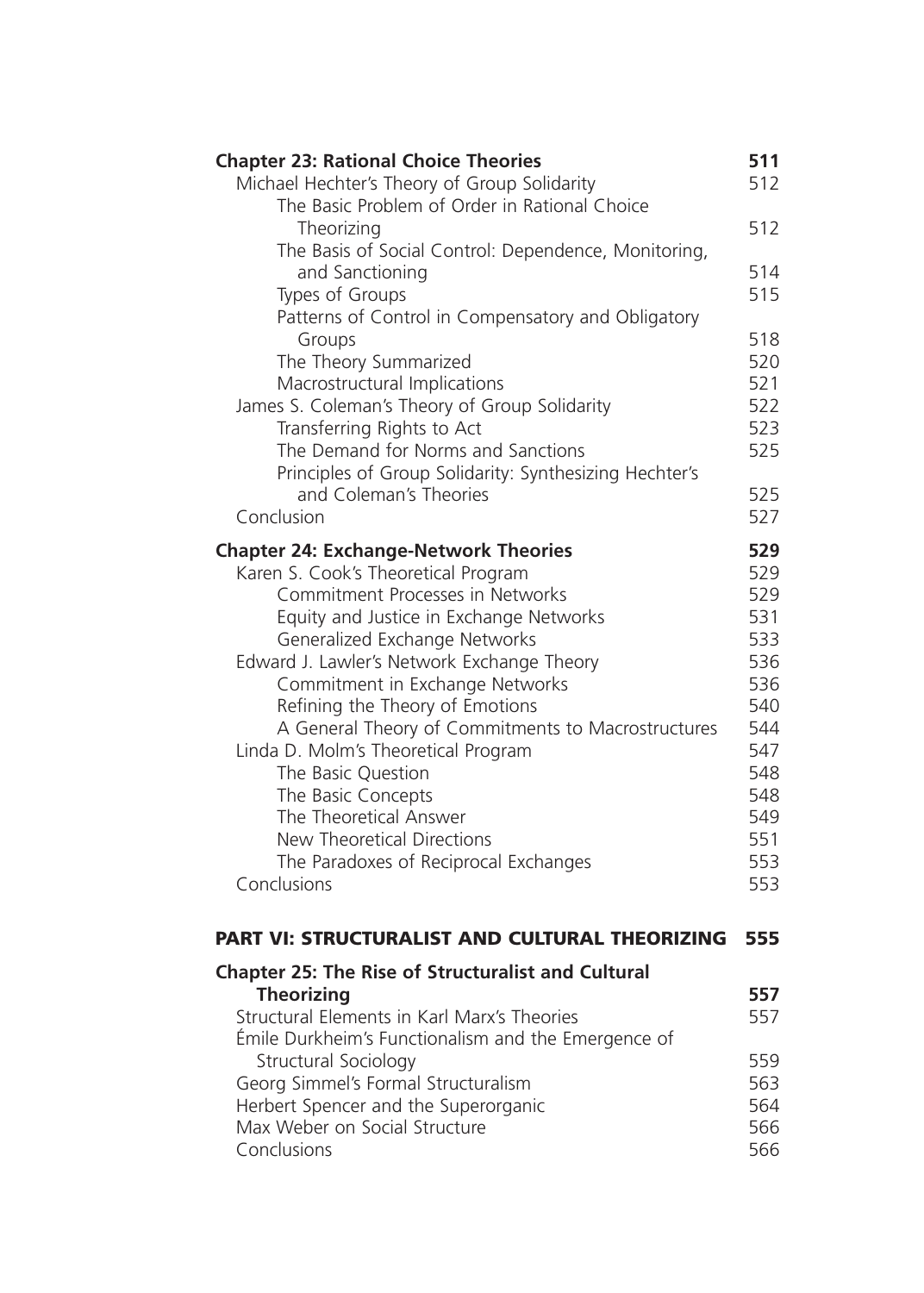| <b>Chapter 26: Early Structural and Cultural Theories</b> | 567 |
|-----------------------------------------------------------|-----|
| The French Structural Tradition of Claude Lévi-Strauss    | 567 |
| The British Structural Tradition                          | 572 |
| A. R. Radcliffe-Brown                                     | 572 |
| S. F. Nadel and Network Analysis                          | 573 |
| The American Structural Tradition in Social Psychology    | 574 |
| Jacob Moreno and Sociometric Techniques                   | 574 |
| Studies of Communications in Groups                       | 576 |
| Early Gestalt and Balance Approaches                      | 578 |
| Conclusion                                                | 581 |
| <b>Chapter 27: Cultural Theories</b>                      | 583 |
| Cultural Analysis: Robert Wuthnow                         | 584 |
| Cultural Structure, Ritual, and Institutional Context     | 585 |
| The Moral Order                                           | 586 |
| The Dynamics of the Moral Order                           | 589 |
| Constructivist Structuralism: Pierre Bourdieu             | 590 |
| Criticisms of Existing Theories                           | 593 |
| Boudieu's Cultural Conflict Theory                        | 596 |
| Jeffrey C. Alexander on Cultural Pragmatics               | 603 |
| History of Ritualized Performances                        | 604 |
| Assumptions About Actors and Performances                 | 605 |
| Challenges and Strategies Employed in Performances        | 606 |
| Why Pragmatics?                                           | 607 |
| Conclusion                                                | 609 |
| <b>Chapter 28: Structuration Theory</b>                   | 611 |
| Giddens' Critique of "Scientific" Social Theory           | 612 |
| The "Theory of Structuration"                             | 613 |
| Reconceptualizing Structure and Social System             | 613 |
| Reconceptualizing Institutions                            | 616 |
| Structural Principles, Sets, and Properties               | 617 |
| <b>Structural Contradiction</b>                           | 619 |
| Agents, Agency, and Action                                | 619 |
| Routinization and Regionalization of Interaction          | 622 |
| Conclusion                                                | 625 |
| <b>Chapter 29: Network Analysis</b>                       | 627 |
| Basic Theoretical Concepts in Network Analysis            | 628 |
| Points and Nodes                                          | 628 |
| Links, Ties, and Connections                              | 628 |
| Patterns and Configurations of Ties                       | 630 |
| Number of Ties                                            | 630 |
| <b>Directedness</b>                                       | 631 |
| Reciprocity of Ties                                       | 631 |
| Transitivity of Ties                                      | 631 |
| Density of Ties                                           | 631 |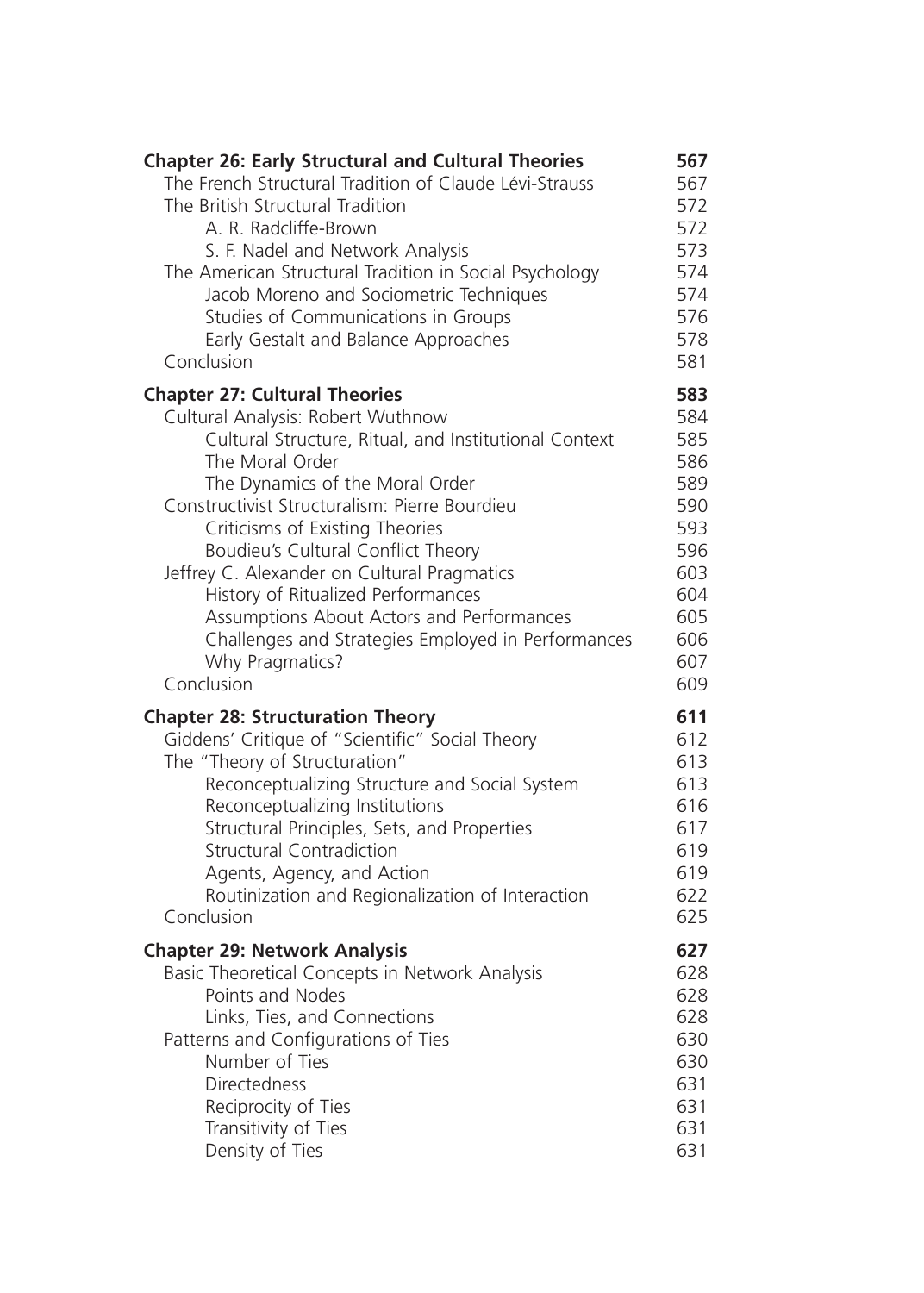| Strength of Ties                                                                                                                                                                                                                                                                                                                                                                                                                                                             | 632                                                         |
|------------------------------------------------------------------------------------------------------------------------------------------------------------------------------------------------------------------------------------------------------------------------------------------------------------------------------------------------------------------------------------------------------------------------------------------------------------------------------|-------------------------------------------------------------|
| <b>Bridges</b>                                                                                                                                                                                                                                                                                                                                                                                                                                                               | 633                                                         |
| Brokerage                                                                                                                                                                                                                                                                                                                                                                                                                                                                    | 634                                                         |
| Centrality                                                                                                                                                                                                                                                                                                                                                                                                                                                                   | 635                                                         |
| Equivalence                                                                                                                                                                                                                                                                                                                                                                                                                                                                  | 635                                                         |
| Conclusion                                                                                                                                                                                                                                                                                                                                                                                                                                                                   | 637                                                         |
| PART VII: THE CHALLENGE OF CRITICAL THEORIZING                                                                                                                                                                                                                                                                                                                                                                                                                               | 639                                                         |
| <b>Chapter 30: The Rise of Critical Theory</b><br>Lines of Critical Theorizing in Europe<br>The Critical Thrust of Karl Marx's Analysis of Capitalism<br>Weber's Pessimism and the Basic Problem for Early<br>European Theory<br>Simmel's Defense of Modernity and Implicit Attack<br>on Marx<br>The Rise of the Frankfurt School of Critical Theory<br>The Frankfurt School and the Cultural Turn<br>The Transformation of Marx's Project<br>American-Style Critical Theory | 641<br>641<br>642<br>645<br>646<br>647<br>647<br>654<br>654 |
| <b>Chapter 31: Critical Theories of the Frankfurt School</b>                                                                                                                                                                                                                                                                                                                                                                                                                 | 657                                                         |
| Jürgen Habermas' Analysis of "The Public Sphere"                                                                                                                                                                                                                                                                                                                                                                                                                             | 658                                                         |
| The Critique of Science                                                                                                                                                                                                                                                                                                                                                                                                                                                      | 659                                                         |
| Legitimation Crises in Society                                                                                                                                                                                                                                                                                                                                                                                                                                               | 662                                                         |
| Early Analyses of Speech and Interaction                                                                                                                                                                                                                                                                                                                                                                                                                                     | 663                                                         |
| Habermas' Reconceptualization of Social Evolution                                                                                                                                                                                                                                                                                                                                                                                                                            | 666                                                         |
| The Theory of Communicative Action                                                                                                                                                                                                                                                                                                                                                                                                                                           | 668                                                         |
| The Overall Project                                                                                                                                                                                                                                                                                                                                                                                                                                                          | 669                                                         |
| The Reconceptualization of Action and Rationality                                                                                                                                                                                                                                                                                                                                                                                                                            | 669                                                         |
| The Lifeworld and System Processes of Society                                                                                                                                                                                                                                                                                                                                                                                                                                | 672                                                         |
| Evolutionary Dynamics and Societal Crises                                                                                                                                                                                                                                                                                                                                                                                                                                    | 673                                                         |
| Conclusion: The Goal of Critical Theory                                                                                                                                                                                                                                                                                                                                                                                                                                      | 674                                                         |
| <b>Chapter 32: Postmodern Critical Theories</b>                                                                                                                                                                                                                                                                                                                                                                                                                              | 677                                                         |
| The Postmodern Critique of Science                                                                                                                                                                                                                                                                                                                                                                                                                                           | 677                                                         |
| Jean-François Lyotard                                                                                                                                                                                                                                                                                                                                                                                                                                                        | 679                                                         |
| Richard Rorty                                                                                                                                                                                                                                                                                                                                                                                                                                                                | 680                                                         |
| Illustrative Elaborations and Extensions Within Sociology                                                                                                                                                                                                                                                                                                                                                                                                                    | 681                                                         |
| Economic Postmodernism                                                                                                                                                                                                                                                                                                                                                                                                                                                       | 684                                                         |
| Frederic Jameson                                                                                                                                                                                                                                                                                                                                                                                                                                                             | 685                                                         |
| David Harvey                                                                                                                                                                                                                                                                                                                                                                                                                                                                 | 687                                                         |
| Scott Lash and John Urry                                                                                                                                                                                                                                                                                                                                                                                                                                                     | 689                                                         |
| Cultural Postmodernism                                                                                                                                                                                                                                                                                                                                                                                                                                                       | 691                                                         |
| Jean Baudrillard                                                                                                                                                                                                                                                                                                                                                                                                                                                             | 692                                                         |
| Further Elaborations of Cultural Postmodernism                                                                                                                                                                                                                                                                                                                                                                                                                               | 694                                                         |
| Conclusion                                                                                                                                                                                                                                                                                                                                                                                                                                                                   | 698                                                         |